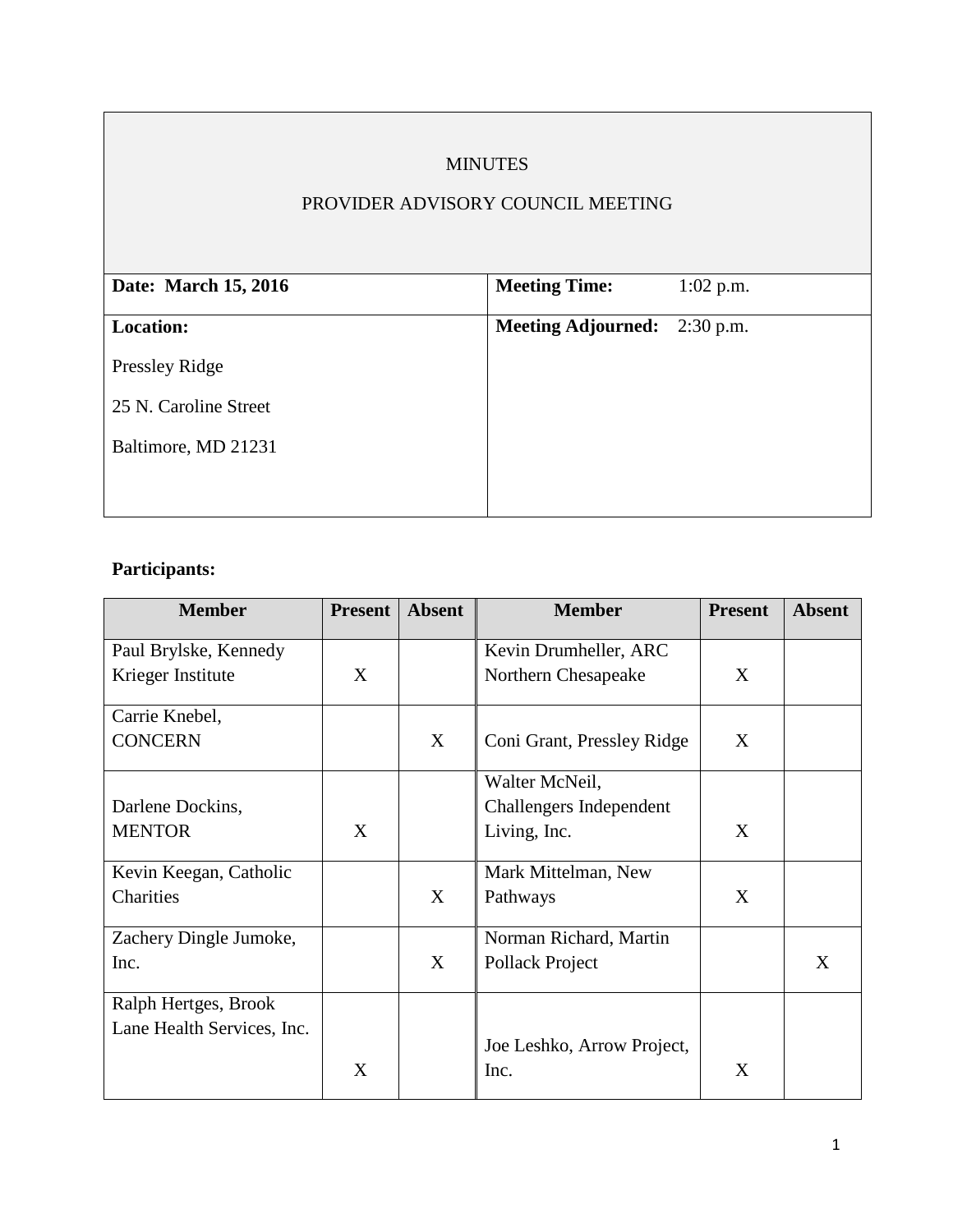| Steve Howe, Children's<br>Guild                         | X |   | Chloe Perez, Hearts and<br>Homes for Youth                            | X           |   |  |  |  |  |
|---------------------------------------------------------|---|---|-----------------------------------------------------------------------|-------------|---|--|--|--|--|
| Michele Wyman, Good<br><b>Shepherd Services</b>         |   | X |                                                                       |             |   |  |  |  |  |
| <b>Guest/Other Organizations Participants</b>           |   |   |                                                                       |             |   |  |  |  |  |
| Darlene Ham, DHR                                        | X |   | Gregory James, Deputy<br>Secretary of Operations,<br><b>DHR</b>       |             | X |  |  |  |  |
| Lynn Wisner, DHR                                        | X |   | <b>Tracey Paliath, Deputy</b><br>Secretary of Programs,<br><b>DHR</b> | X           |   |  |  |  |  |
| Tennille Thomas, DHR                                    | X |   | Rebecca Jones Gaston,<br><b>DHR</b>                                   | X           |   |  |  |  |  |
| Shannon McRae, DHR                                      | X |   | D'Artagnan Caliman, DHR                                               | X           |   |  |  |  |  |
| Tina Bullock, DHR                                       | X |   | Ezra Buchdahl, Catholic<br>Charities                                  | X           |   |  |  |  |  |
| Keisha Atlee, DHR                                       | X |   | Eric Fenwick, AHP                                                     | X           |   |  |  |  |  |
| Debbie Marini, Building<br><b>Families for Children</b> | X |   | Laura Mueller, Win Family                                             | X           |   |  |  |  |  |
| Damon Thompson,<br>Pressley Ridge                       | X |   | Michael Layne,<br>Foundations for Home and<br>Community               | X           |   |  |  |  |  |
| Janet Olaside, Martin<br>Pollak Project, Inc.           | X |   | Laurie Anne Spagnola,<br>Board of Child Care                          | $\mathbf X$ |   |  |  |  |  |

#### **Welcome**

Darlene Ham called the meeting to order at 1:02 p.m. She then welcomed everyone to the meeting. Introductions were given by the PAC members and guests. The July 2015 meeting minutes were approved. The minutes will be made available to the Council members as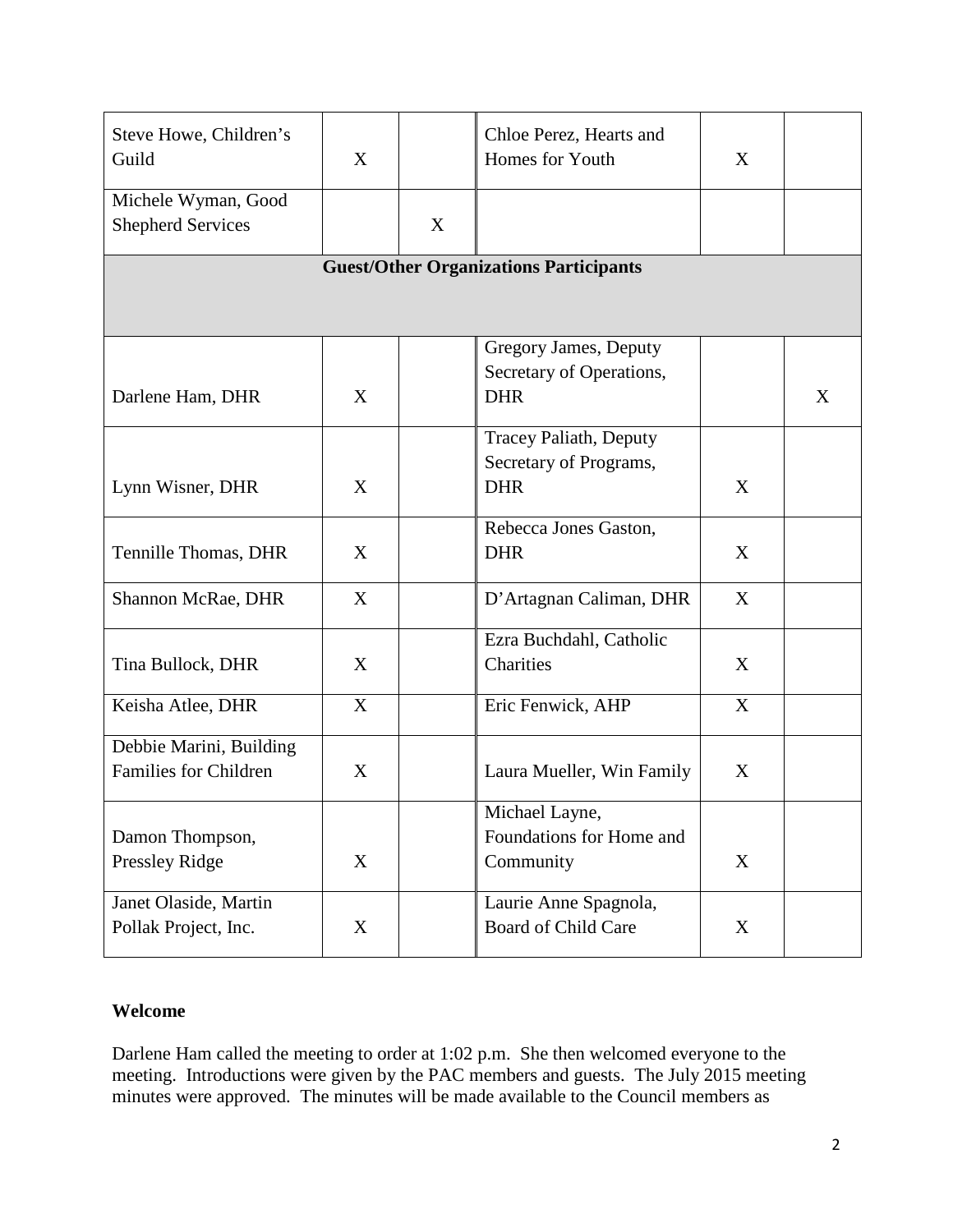accepted. The Deputy Secretary of Programs, Tracey Paliath was in attendance at today's meeting.

## **DHR Staffing Updates**

The newest members of SSA's Executive Leadership Team, SSA Acting Executive Director, Rebecca Jones Gaston and SSA Chief of Staff, D'Artagnan Caliman, introduced themselves and gave brief backgrounds about themselves.

## **Rate Reform Updates**

Tennille Thomas reported:

- The IRC has received providers' budgets for FY2017. A new algorithm is in place. A comparison will be done with budgets based on both the old and new formulas.
- Regarding FY2018, a meeting will be held first with the IRC.
- Kevin Drumheller asked if the information can be put in writing regarding the process for levels of intensity. He also asked if a rate setting study can be conducted. Darlene Ham stated that this will be looked into.
- Constance Grant asked if individual meetings will be held with providers.
- Darlene Ham suggested that small groups of providers that provide the same services can meet to discuss services provided etc. regarding levels of intensity. Darlene Ham suggested that one quarterly meeting can devoted to discuss levels of care.

### **Contracts Updates**

Tennille Thomas reported the following:

Notices will be going out to providers regarding MBE goals and awards. The procurement office will be contacting providers directly.

### **Family Centered Practice Trainings**

Tina Bullock and Keisha Atlee from SSA discussed:

- The providers were thanked who have already hosted trainings.
- The next round of trainings will be focused on targeting transitional aged youth.
- Feedback from previous trainings will be discussed as well.
- The providers who have not yet hosted trainings agreed to host.
- Tina will send information to Shannon McRae regarding the trainings to forward to the providers.

## **Co-mingling Updates**

Darlene Ham reported:

### **\*Please see (2) handouts\***

- 1. Policy SSA 10-11 Policy regarding placement of children in DHR's care
- 2. Providers that Contract with DHR and DJS